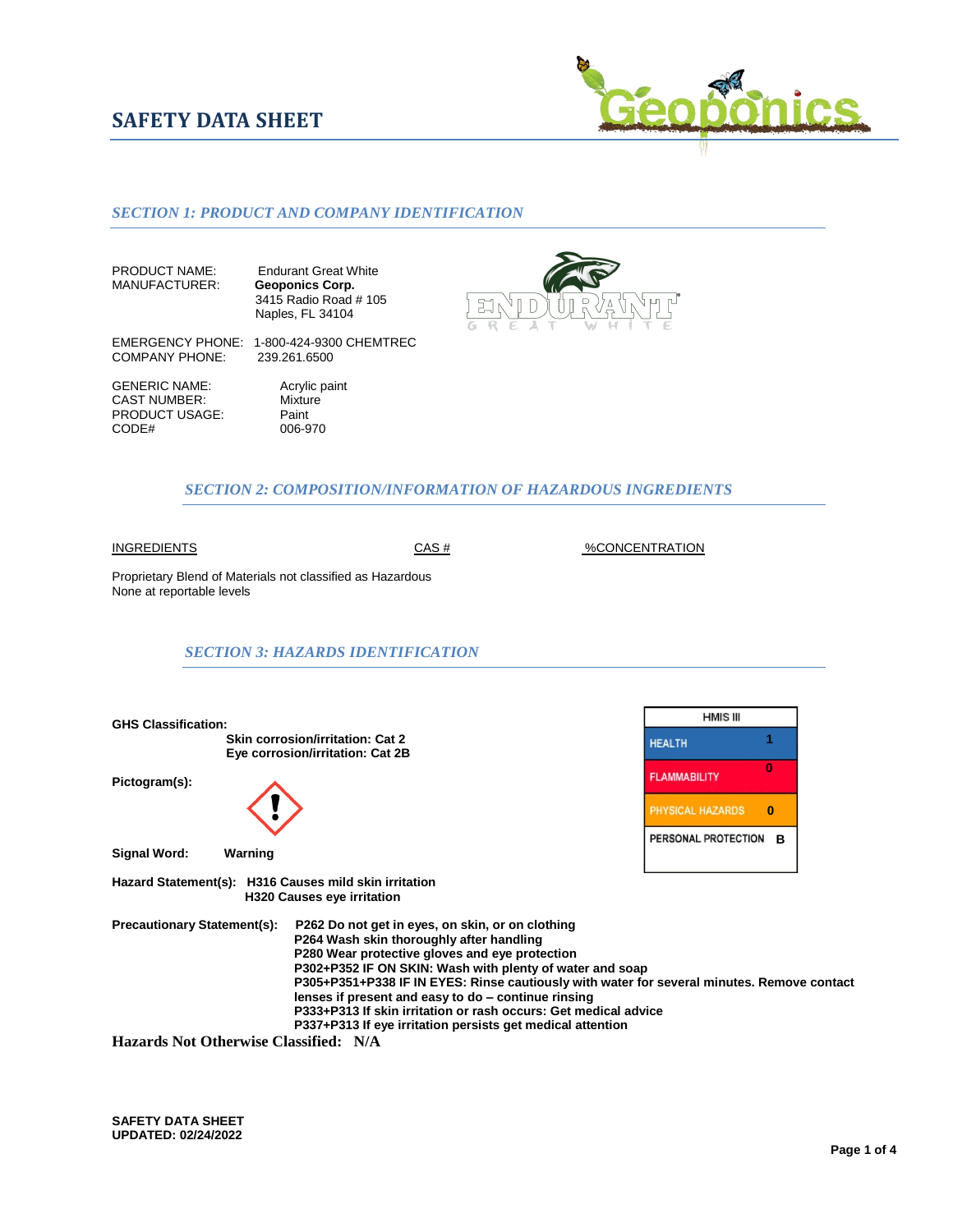| Eyes:       | Flush with large amounts of water for 15 minutes. Get Medical attention is symptoms persist.           |
|-------------|--------------------------------------------------------------------------------------------------------|
| Inhalation: | Inhalation of product should not occur, but if breathing becomes difficult, remove to fresh air and if |
|             | Symptoms persist, seek medical attention.                                                              |
| Skin:       | Wash thoroughly with soap and water. Removed contaminated clothing and launder before re-use           |

Skin: Wash thoroughly with soap and water. Removed contaminated clothing and launder before re-use. Get medical attention if irritation develops and persist.

## *SECTION 5: FIRE-FIGHTING MEASURES*

Unusual Fire and explosion hazards:

Extinguishing Media: Foam, Carbon dioxide, water spray, dry chemical Especial Fire fighting procedures: Firefighters should wear self-contained breathing apparatus.<br>Unusual Fire and explosion hazards: None known

## *SECTION 6: ACCIDENTAL RELEASE MEASURES*

Personal Protection: Wear appropriate personal protection equipment as describe in section 8.<br>
Finitionmental Protection: Confine spill. Transfer liquids to containers for disposal. Place absorbents Confine spill. Transfer liquids to containers for disposal. Place absorbents and diking materials in separate containers. Dispose on in accordance with local, state and federal regulations**.** 

#### *SECTION 7: HANDLING AND STORAGE*

HANDLING: Wear appropriate personal protection equipment as described in Section 8. Avoid prolonged exposure. Use only with adequate ventilation. Wash thoroughly after handling. Avoid contact with skin, eyes and clothing.<br>Store in a cool dry area. Store between 34 and 110 Degrees F Store in a cool dry area. Store between 34 and 110 Degrees F. Other Precautions: None Known.

### *SECTION 8: EXPOSURE CONTROLS/PERSONAL PROTECTION*

Component CAS# OSHA PEL ACGIH TLV None at reportable levels. Respiration protection: None normally required<br>
Eye Protection: chemical safety goggles Eye Protection: chemical safety goggles with side shields.<br>Glove Protection: Rubber or neoprene

Glove Protection: Rubber or neoprene<br>Other Protective Equipment: Eve wash station sho Eye wash station shower are suggested. Engineering controls: Good general ventilation is acceptable

## *SECTION 9: PHYSICAL PROPERTIES AND CHEMICAL PROPERTIES*

Appearance: White paste Vapor Pressure: Not available Odor: Acrylic/amine Vapor Density: Not available Melting/ Freezing Point 32 Degrees F. Solubility: Dispersible<br>
Initial boiling point and range: 212 Deg. F. Auto-ignition Temp.: Not available Initial boiling point and range: Flash point: Non Flammable Decomposition Temp.: Not available<br>Evaporation Rate: Not available Viscosity: 4000 cps Evaporation Rate: Not available Viscosity: ~4000 cps Upper/Lower: Not available VOC Content: Not available

Flammability: Non-Volatiles:<br>Flammability: Not available Non-VOC Content:

Relative Density:

**SAFETY DATA SHEET UPDATED: 02/24/2022**

**Page 2 of 4**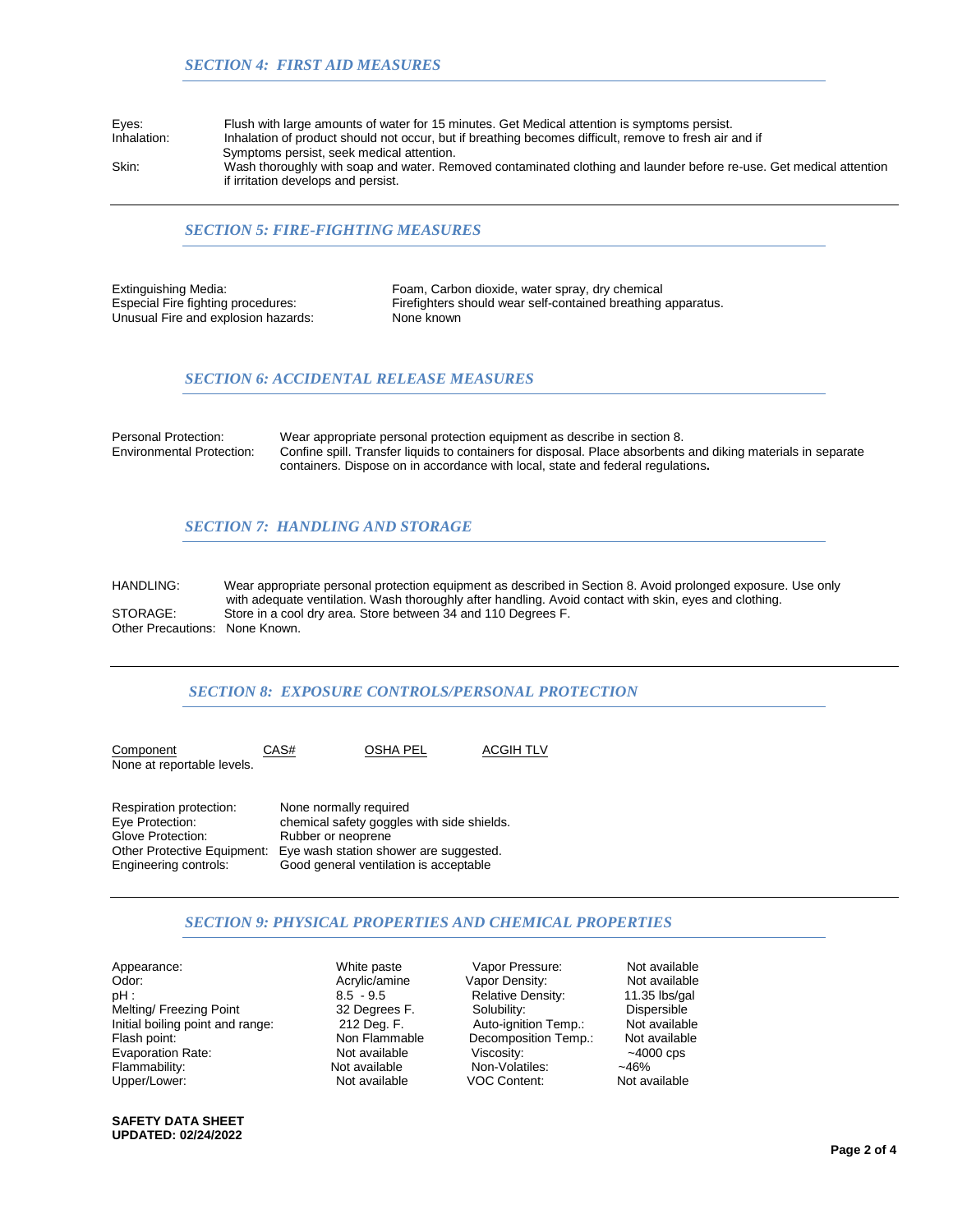Reactivity:<br>
Chemical stability:<br>
Chemical stability:<br>
Product is stable Chemical stability: Product is sta<br>
Possibility of Hazardous reactions: None Known Possibility of Hazardous reactions: None Known<br>Conditions to avoid: None known Conditions to avoid: None known<br>
Incompatibility (conditions to avoid): Strong oxidizing agents Incompatibility (conditions to avoid): Strong oxidizing agents<br>Hazardous decomposition products: Carbon monoxide & Carbon Dioxide Hazardous decomposition products:

## *SECTION 11: TOXICOLOGICAL INFORMATION*

| No toxicology information is available. |                                          |     |      |            |                |  |  |  |  |
|-----------------------------------------|------------------------------------------|-----|------|------------|----------------|--|--|--|--|
| Carcinogens                             | CAS#                                     | NTP | LARC | Monographs | OSHA regulated |  |  |  |  |
| None                                    |                                          |     |      |            |                |  |  |  |  |
|                                         |                                          |     |      |            |                |  |  |  |  |
|                                         | <b>SECTION 12: ECOLOGICAL INFORMATIO</b> |     |      |            |                |  |  |  |  |

ECOLOGICAL INFORMATION: No data available

# *SECTION 13: DISPOSAL CONSIDERATIONS*

Discarded product is not considered a hazardous waste under RCRA, 40 CFR 261. Please dispose on in accordance with all local, state, and federal regulations.

## *SECTION 14: TRANSPORT INFORMATION*

| DOT Proper Shipping Name:  | Not regulated. | <b>DOT Hazard Class:</b> | N/A |
|----------------------------|----------------|--------------------------|-----|
| DOT Identification Number: | N/A            | DOT Packing Group:       | N/A |

## *SECTION 15: REGULATORY INFORMATION*

OSHA STATUS: Hazardous under Federal OSHA Hazard CommunicationStandard 29 CFR1910.1200<br>TSCA Status: All ingredients are listed All ingredients are listed

SARA Title III: Section311/312Hazard of Categories:

| Immediate (Acute)                                                                                                                                                                                                                                       | Delayed (Chronic) | Fire                   | Reactive | Sudden Release Pressure |         |
|---------------------------------------------------------------------------------------------------------------------------------------------------------------------------------------------------------------------------------------------------------|-------------------|------------------------|----------|-------------------------|---------|
| Yes                                                                                                                                                                                                                                                     | No                | No                     | No       | No.                     |         |
|                                                                                                                                                                                                                                                         |                   |                        |          |                         |         |
|                                                                                                                                                                                                                                                         |                   | Reportable components: |          |                         | Weight% |
| Section 302 Extremely Hazardous Substances: None at levels greater than 1% (or 0.1% if carcinogenic)<br>Section 313: Toxic Chemicals: None at or above de minimums concentrations<br>CERCLA Reportable Quantity: None at concentrations greater than 1% |                   |                        |          |                         |         |

RCRA Status: If discarded in its purchased form, this product would not be a hazardous waste either bylisting or by characteristic. However, under RCRA, it is the responsibility of the product user to determine at the time of disposal, whether a material containing the product or derived from the product should be classified as a hazardous waste. (40 CFR261.20-24)